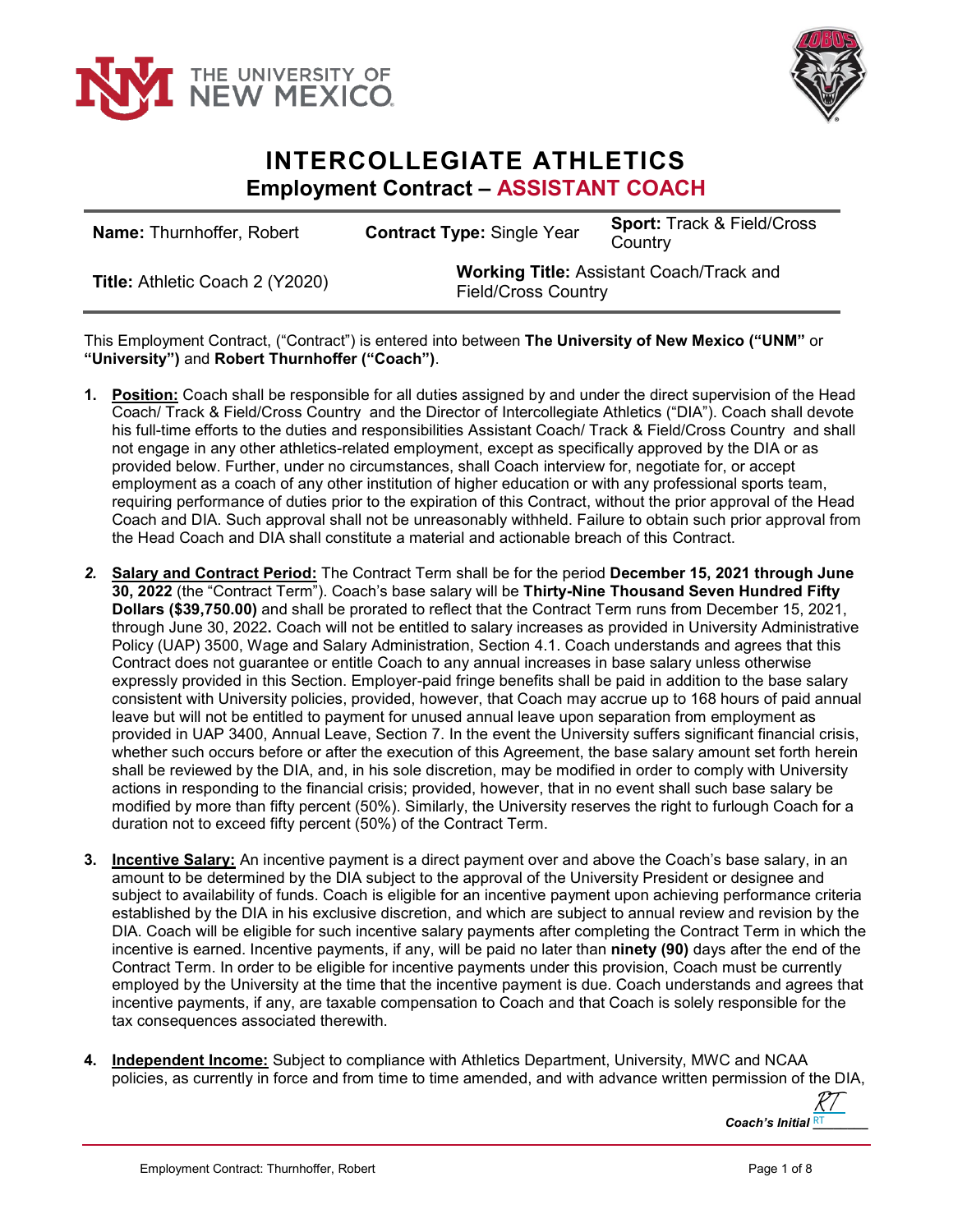Coach may earn other athletics-related income during the period of this Contract only as set forth below. Coach understands and agrees that such activities are independent of Coach's University employment and the University shall have no liability or responsibility for any claims arising therefrom. Coach agrees to indemnify the University and hold it harmless from any claims arising out of any independent contractual or other business and/or employment arrangements with third parties. Coach's advance written requests pursuant to this Section shall include the sources and amounts of any independent income contemplated by this Section. Coach understands and agrees that Coach is solely responsible for any tax liability associated with such activities.

With the written permission of the DIA, Coach may organize and conduct or be employed by a camp, clinic, lessons, or sports league pursuant to the Athletics Department's summer camp policy. Coach understands and agrees to comply with all generally applicable University policies, NCAA and MWC rules, as well as the terms UNM Athletics' Camp Manual Policy and Procedures provided by the UNM Athletics Compliance office. Coach acknowledges that these policies, procedures and rules include, but are not limited to policies and rules regarding: licensing of University logos, trademarks, copyrighted material and the images and likenesses of University students and employees; income reporting; background checks; minors on campus; discrimination and harassment; and the appropriate use of University facilities. These activities are performed in addition to Coach's assigned duties and responsibilities, and shall not interfere with those assigned duties and responsibilities. Coach shall receive no compensation from the University in connection with these activities. Coach understands and agrees that Coach is solely responsible for any tax liability associated with such activities and that the University shall have no liability or responsibility for any claims arising therefrom. Coach shall be responsible for obtaining general liability insurance in accordance with insurance laws of the State of New Mexico, and will name the University as a third-party beneficiary of such insurance policies. Coach agrees to indemnify the University and hold it harmless from any claims arising out of any camprelated activities.

- **5. Duties and Responsibilities:** Under the supervision and direction of the Head Coach/ Track & Field/Cross Country and the DIA, Coach shall be responsible for assisting the Head Coach to achieve, in an efficient and effective manner, the goals and objectives of the University's Intercollegiate Track & Field/Cross Country Program and the Department of Intercollegiate Athletics as established by the DIA. Said goals and achievements shall be in concert with the mission of the Department of Intercollegiate Athletics and the University, including the planning development, implementation and maintenance of an NCAA Division I Track & Field/Cross Country program that is characterized by excellence, exemplified by academic achievement and development of character, maturity and a sense of fair play in Track & Field/Cross Country. To that end:
	- **a.** Coach shall perform his duties and responsibilities under this Contract to the reasonable satisfaction of the Head Coach and DIA, including but not limited to, assisting the Head Coach in the recruitment of student athletes consistent with all NCAA and MWC regulations, coaching and instruction of student athletes as well as all responsibilities normally associated with and performed by an Assistant Coach to the Head Coach of an NCAA Division I Track & Field/Cross Country program at a member institution of the Mountain West Conference or other major NCAA Division I institution. Coach agrees to maintain a courteous and collegial working relationship with Athletics Department and University staff and faculty. Coach shall perform all duties set forth in this Contract and reasonably assigned by the Head Coach/ and DIA including, without limitation, assisting in the development and implementation of recruiting plans and strategies consistent with all applicable NCAA and MWC regulations; and, in general shall be responsible for evaluating, recruiting training conditioning, instructing, supervising, disciplining and coaching student athletes to prepare them to compete in the MWC and against college competition at the national level.
	- **b.** Coach shall be responsible for assisting the Head Coach and use his best efforts to ensure that institutional control of the Track & Field/Cross Country program is sustained through the development, implementation and maintenance of a vigorous and effective program for compliance with all NCAA, and MWC regulations and bylaws, and all policies of the University.

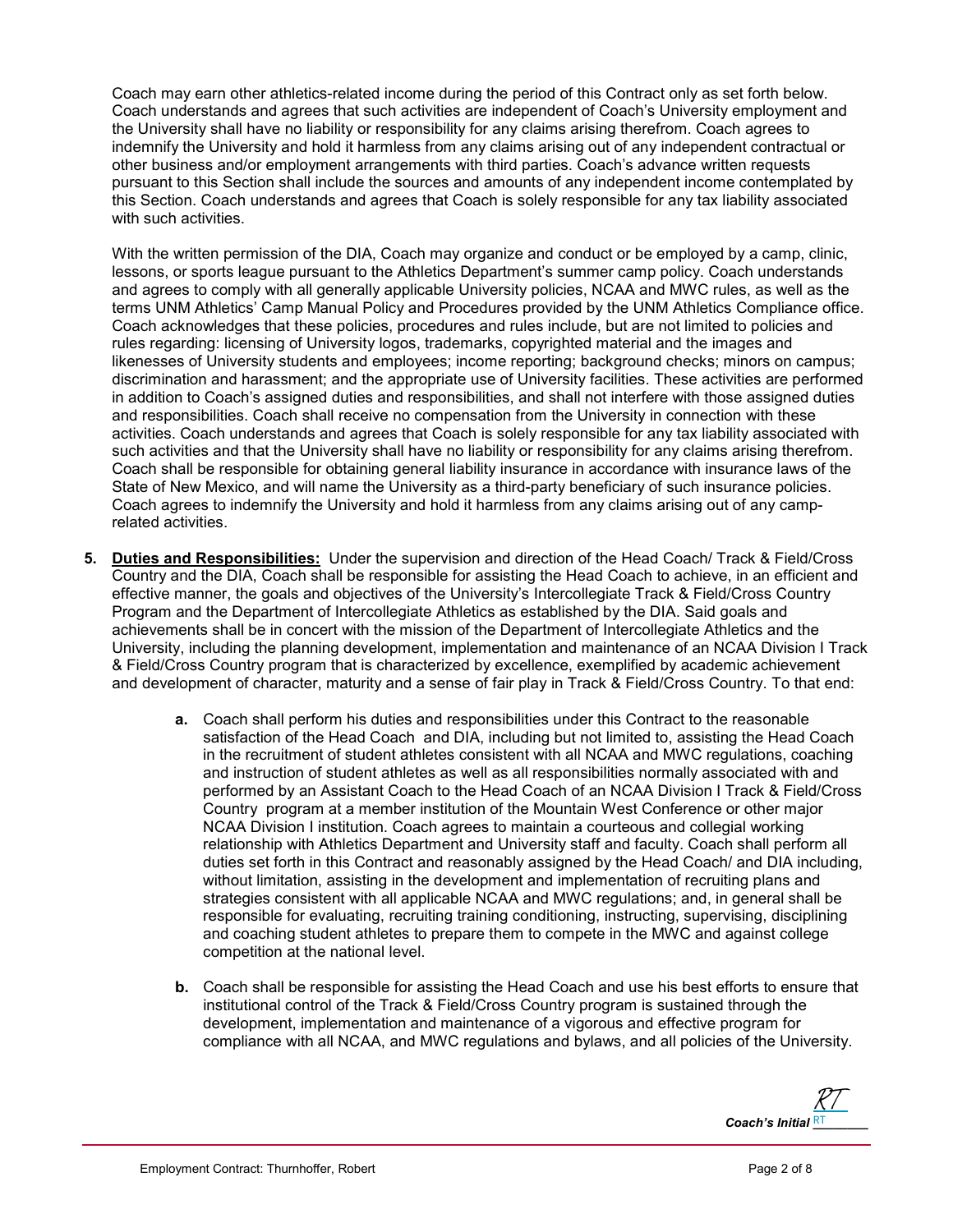- **c.** Coach shall act and speak positively about the University and the University's athletic programs in private and public forums.
- **d.** Coach shall perform his duties and responsibilities while comporting himself at all times in a professional and personal manner consistent with good sportsmanship and with the high moral, ethical and academic standards of the University and the Department, the MWC, and the NCAA.
- **e.** At no time shall Coach be involved in discreditable conduct that is inconsistent with professional standards of the University, or that is seriously prejudicial to the best interests of the University, or that violates the University's mission in a substantive manner.
- **f.** Coach shall exercise due care such that any personnel under his responsibility or supervision shall comport themselves in a similar manner.
- **g.** Coach shall make every reasonable effort to ensure that all student athletes' academic requirements are met in cooperation with and in support of the University faculty and administration.
- **h.** Coach recognizes and supports the importance to the University of its academic policies, standards and requirements and Coach hereby agrees to abide by and support these and any future academic standards adopted by the University, in all aspects of his duties and set forth herein.
- **i.** Coach shall not disclose or use any secret, proprietary, or confidential information about the University or its business affairs or activities, all of which shall be deemed "confidential information," except during the term hereof and then only for the benefit of the University.
- **j.** Coach, as a recognized and notable spokesperson for intercollegiate athletics and education, shall support the University administration mission, policies and decisions, in all of his dealing and activities with the public
- **6. Conduct of Athletics Personnel:** Coach, hired to administer, conduct, and/or coach intercollegiate athletics, shall act with honesty and sportsmanship at all times in promoting the honor and dignity of fair play in the context of the high standards associated with collegiate competitive sports. Coach understands and agrees that honesty and sportsmanship at all times, and the promotion of the honor and dignity of fair play in the context of the high standards associated with collegiate competitive sports, are material to this Contract, and that any conduct that undermines these values may be grounds for discipline, which can include termination for cause in accordance with Section 10.

Coach acknowledges that negative statements concerning the Athletics Department, the University, and the State of New Mexico made to the media or in public may be detrimental to recruiting, fundraising, and the morale of coaches, staff and players in the Track & Field/Cross Country program and other programs of intercollegiate athletics and the reputation of the University. Therefore, Coach agrees that Coach is highly encouraged that whenever appropriate and in a timely manner, will first direct any complaint or criticism that Coach may have of a particular University Sports Program, the Athletics Department or the University to the DIA before directing the complaint or criticism to anyone else. This shall not prohibit Coach from making communications protected by whistleblower laws. Further, Coach shall make reasonable efforts to project a positive image with respect to the University, Athletics Department, and Track & Field/Cross Country Program. Any conduct that disparages the Track & Field/Cross Country Program, Athletics Department or the University may be grounds for discipline, which can include termination for cause in accordance with Section 10.

Coach shall not engage in activities or conduct injurious to the reputation of the University, including without limitation, repeatedly conveying to one person, or conveying to an assembled public group, negative information concerning the University.

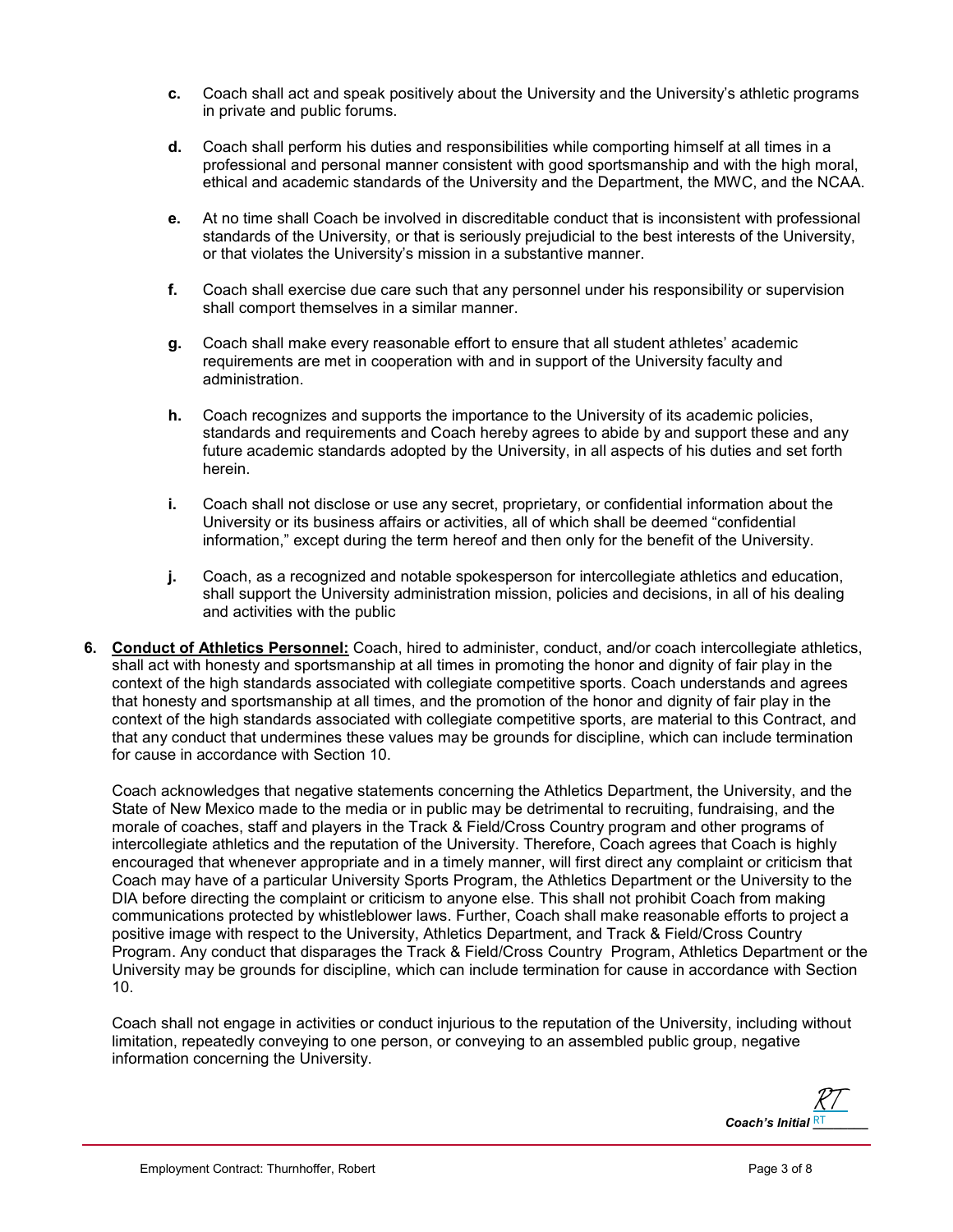- **7. Unethical Conduct:** Coach will refrain from unethical conduct. Unethical conduct may include, but is not limited to, the following examples of misconduct:
	- **a.** Refusal to furnish information relevant to an investigation of a possible violation of an NCAA regulation when requested to do so by the NCAA or the University;
	- **b.** Involvement in arranging for fraudulent academic credit or false transcripts for a prospective or an enrolled student-athlete;
	- **c.** Involvement in offering or providing a prospective or an enrolled student-athlete an improper inducement or extra benefit or improper financial aid;
	- **d.** Furnishing the NCAA or the University false or misleading information concerning Coach's involvement in or knowledge of matters relevant to a possible violation of an NCAA regulation;
	- **e.** Receipt of benefits by Coach for facilitation or arranging a meeting between a student-athlete and an agent, financial advisor, or a representative of an agent or advisor (e.g., "runner");
	- **f.** Refusal to furnish information relevant to an investigation of a possible violation of federal or state law or University policy when requested to do so by lawfully authorized federal or state agents or University officials or when otherwise required to report under University policy; or
	- **g.** Refusal to comply with regulatory or policy requirements, including but not limited to the reporting requirements imposed by the Jeanne Clery Disclosure of Campus Security Policy and Campus Crime Statistics Act, Title IX of the Education Amendments of 1972 (the "Clery Act"), and any and all University policies relating thereto.

Coach's agreement to refrain from unethical conduct is a material term of Coach's employment and this Contract. Coach expressly understands and acknowledges that unethical conduct is sufficient justification for Termination of Contract for Cause as described in Section 10.

**8. Compliance With Laws, Policies, Rules and Regulations:** Coach shall be responsible for being fully knowledgeable of, and being in full compliance with, the policies, rules, and regulations of the University, the MWC, or any other conference with which the University may elect to affiliate, the NCAA (as they are currently in force and as they are amended from time to time), as well as applicable federal laws, including but not limited to the Clery Act; Title IX of the Education Amendments of 1972; applicable New Mexico laws; and University policies regarding crime reporting and sexual harassment, including, but not limited to sexual harassment, sexual misconduct, and sexual violence. Coach shall immediately report any apparent or confirmed violations of the above laws, policies, rules, and regulations occurring in the department to the university's compliance staff, the DIA, or UNM's Division of Human Resources, as well as other University official/departments as may be required by University policy. Upon receiving any information about a person who has experienced sexual misconduct, harassment, sexual assault or other sexual violence, Coach shall also report the information to UNM's Office of Compliance, Ethics and Equal Opportunity (CEEO) within 24 hours, or as soon as reasonably practicable, by calling CEEO at 505-277-5251 or by email at [oeounm@unm.edu.](mailto:oeounm@unm.edu) Failure by Coach to report immediately to the University's athletics compliance staff and, as appropriate the DIA or other responsible University official/department, any alleged violations of University, MWC or NCAA policies, rules or regulations by Coach or, upon becoming aware of violations by any coaches, staff members, student-athletes, or other persons under Coach's supervision that become known to Coach, which failure, in the reasonable opinion of the DIA (i) creates material risk for the University or Program or (ii) negatively affects the University or the Program in a material manner, shall subject Coach to disciplinary or corrective action as set forth in the NCAA enforcement procedure. Such failure to report shall also subject Coach to immediate suspension, at the University's sole discretion, for a period of time without pay, or termination as described in Section 10.

If the University determines that Coach is in violation of MWC or NCAA rules and regulations while employed by the University, or was in violation of NCAA or conference rules and regulations during prior employment at

*Coach's Initial* RT **RT** [RT](https://secure.na2.echosign.com/verifier?tx=CBJCHBCAABAAoXR8xz5TEtMRjAKRr5klSZfVhksUNBWO)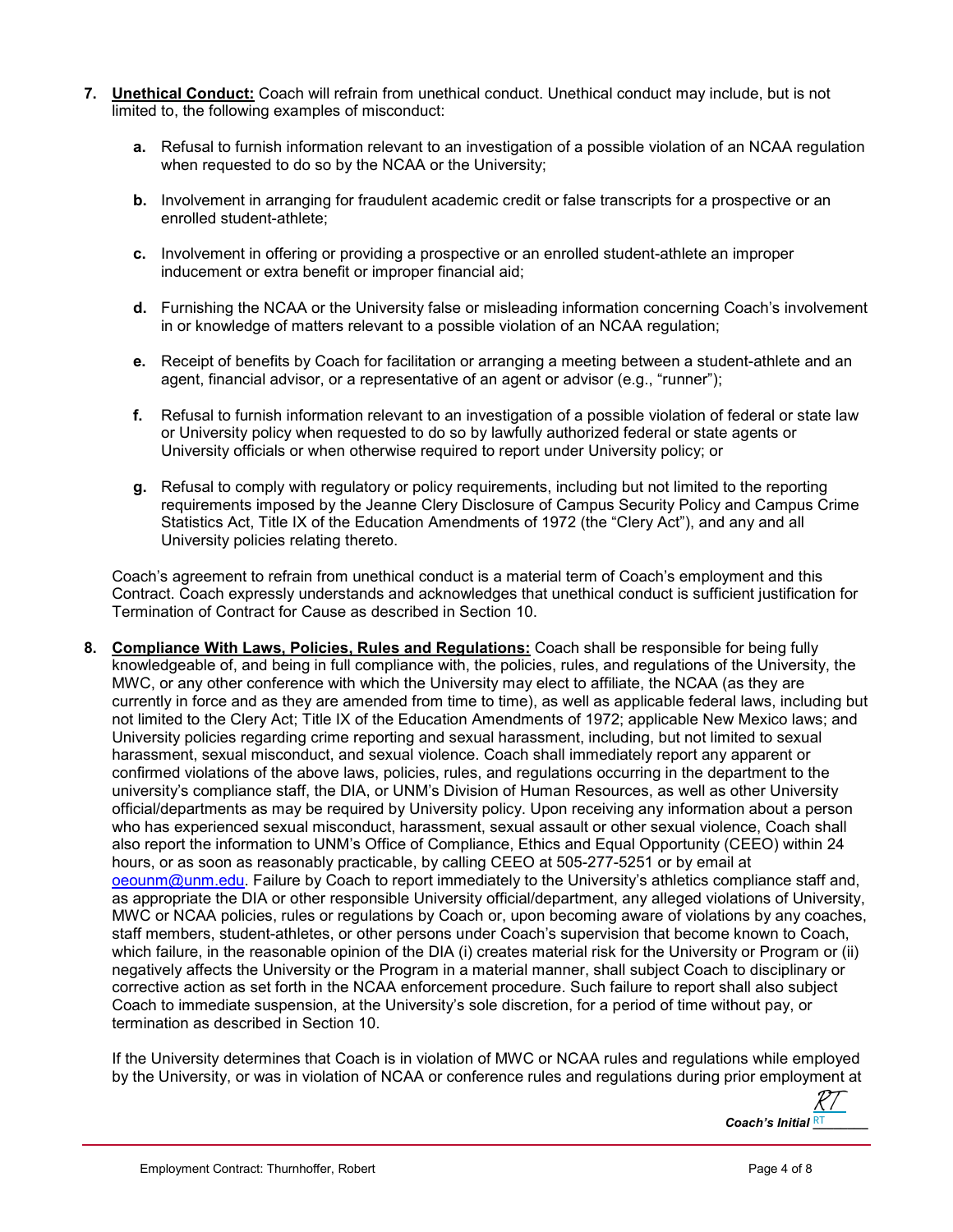another NCAA member institution, Coach shall be subject to disciplinary or corrective action as set forth in the NCAA enforcement procedure and may be suspended without pay by the University at the University's reasonable discretion for a period of time not to exceed ninety (90) days, or terminated as described in Section 10. If Coach fails to meet his obligations as stated in this Section or fails to complete any Universityrequired training within six (6) months of the beginning of Coach's employment, or otherwise fails or refuses to meet his obligations under any law, regulation, policy or procedure, Coach may be subject to disciplinary action up to and including suspension and termination as described in Section 10.

Coach specifically acknowledges and agrees that Coach's compliance with applicable laws, policies, rules, and regulations are material obligations of this Contract.

- **9. Non-Applicability of University Employment Policies and Due Process Guarantees:** This Contract creates no expectancy of or property interest in continued employment with the University. Accordingly, no provisions of the University Administrative Policy manual (UAP) addressing or governing separation of employment, discipline and contract employees generally are applicable to Coach. No due process guarantees relating to progressive discipline, suspension, discharge, and appeal processes are accorded to Coach under this Contract. All rights, processes and notices afforded to Coach or required from Coach are specifically enumerated under sections 10, 11 and 12 of this Contract.
- **10. Termination of Contract for Cause:** The University reserves the right to immediately terminate this Contract for cause at any time. Cause includes, but is not limited to, violation of any material obligation of Coach under this Contract or any amendments hereto. In addition to a material breach of this Contract, the parties agree that the following non-exclusive list constitutes cause for termination under this Section:
	- **a.** insubordination;
	- **b.** Coach's neglect of, or failure or refusal to perform, his duties as Assistant Coach in any material respect after receiving written notice of such failure or refusal from the DIA;
	- **c.** malfeasance involving misuse of University or donor funds in a single instance that totals more than \$1,000 or in repeated instances of lesser amounts;
	- **d.** Coach's failure to comport himself in a manner consistent with good sportsmanship or the moral, ethical or academic standards specified in this Contract or in University policies and regulations;
	- **e.** failure by Coach or any other person under his supervision and direction to comply with applicable standards or regulations of the MWC or the NCAA, federal or state law, or University rules, regulations or policies, as amended from time to time, regardless of whether such violation results in the imposition of sanctions or other consequences;
	- **f.** Coach's failure to promote an atmosphere of compliance or failure to properly and effectively monitor personnel under his supervision and direction which results in material non-compliance by Coach's personnel, with applicable standards or regulations of the MWC or the NCAA, federal or state law, or University rules, regulations, or policies, as amended from time to time, regardless of whether such violation results in the imposition of sanctions or other consequences;
	- **g.** Coach's instruction to any assistant coach, student or other person to respond inaccurately or incompletely to any request or inquiry concerning a matter relevant to University's athletic programs or other institution of higher learning which shall be propounded by University, the NCAA, the MWC or other governing body having supervision over the athletic programs of University or such other institution of higher learning, or required by law;
	- **h.** Coach's failure to fully cooperate in the enforcement and implementation of any drug testing and/or education program established by the University, the MWC, the NCAA, or pursuant to federal or state law that is applicable to student athletes or other employees of the University;

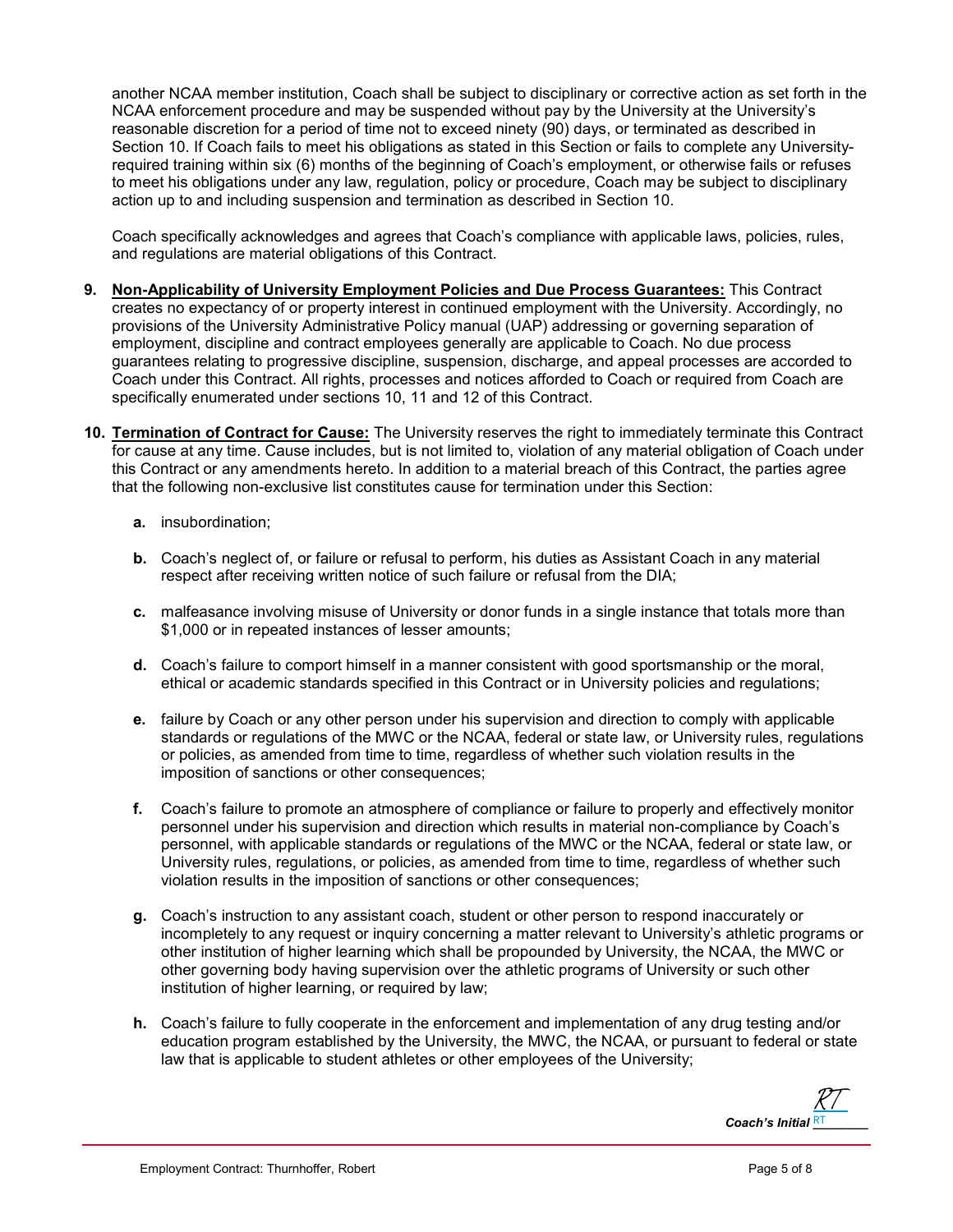- **i.** Coach's being charged with, indicted for, pleading no contest to, or being convicted of (i) any felony; or, (ii) any misdemeanor involving gambling, drugs or alcohol. For purposes of termination of this Contract for cause, the parties agree that a conviction or plea will serve as conclusive evidence of the commission of the alleged crime by Coach;
- **j.** engaging in conduct which either (i) displays a continual, serious disrespect or continual, serious disregard for the mission of the University, (ii) brings Coach into public disrepute (ii) constitutes moral turpitude or breaches the high moral and ethical standards applicable to Coach as a visible representative of the University;
- **k.** major or repeated minor violation of policies, rules, or regulations of the University; major or repeated secondary infractions of the MWC or NCAA rules (including any similar infraction which may have occurred at Coach's prior employment); major or repeated minor violation of New Mexico or federal laws, regulations, or policies;
- **l.** Coach's misconduct, whether or not relating to Coach's employment, which is not in the best interest of the University or which violates the University's mission, interests, policies, or regulations, and which causes material damage to the reputation or dignity of the University or its athletics program;
- **m.** participating in any (i) gambling, bookmaking, wagering, or betting involving any athletic contest whatsoever wither by soliciting, placing or accepting a bet or wager or through a bookmaker, a pool, or any other method of gambling; or (ii) counseling, instruction, encouraging, or knowingly and intentionally permitting any student-athlete, assistant coach, or other individual under or subject to Coach's control, authority, or supervision to participate in such activity;
- **n.** failure to report promptly to the DIA in writing any violations or potential violations known to Coach of University Rules including, but not limited to, those by Coach, his assistant coaches, student athletes or other persons under the direct control or supervision of Coach;
- **o.** failure to take reasonable steps to ensure the physical and mental wellbeing of student athletes on the Track & Field/Cross Country team;
- **p.** willful or grossly negligent conduct injurious to the University's Intercollegiate Track & Field/Cross Country Program or the University;
- **q.** any other reason constituting adequate cause for termination pursuant to official written employment policies of the University or its Athletics Department.

If this Contract is terminated for cause, the University shall have no further liability except for base salary and fringe benefits accrued to the date of termination.

Nothing in this Section shall prevent, limit or otherwise interfere with the University's right to terminate the services of the Coach without cause at any time subject to the provisions of Section 12 herein. Therefore, this Section creates no expectancy of or property interest in continued employment and no University Administrative Policy addressing or governing progressive discipline, discharge or the appeal process for discharge shall be applicable to Coach.

- **11. Contract Non-Renewal:** Coach expressly agrees that there exists no expectancy of renewal of this Contract beyond the term stated in Section 2 herein. Coach also expressly agrees that no notice that this Contract will not be renewed is required. Coach understands that this provision contradicts UAP 3240, Contract Employees, and expressly agrees that no notice is required. The obligations of the University and Coach pursuant to this Contract shall terminate with the termination or non-renewal of Coach's employment.
- **12. Termination by Disability or Death**: It is expressly understood and agreed that this is a personal service agreement between the parties and that in the event of the incapacity of Coach to the degree that he is

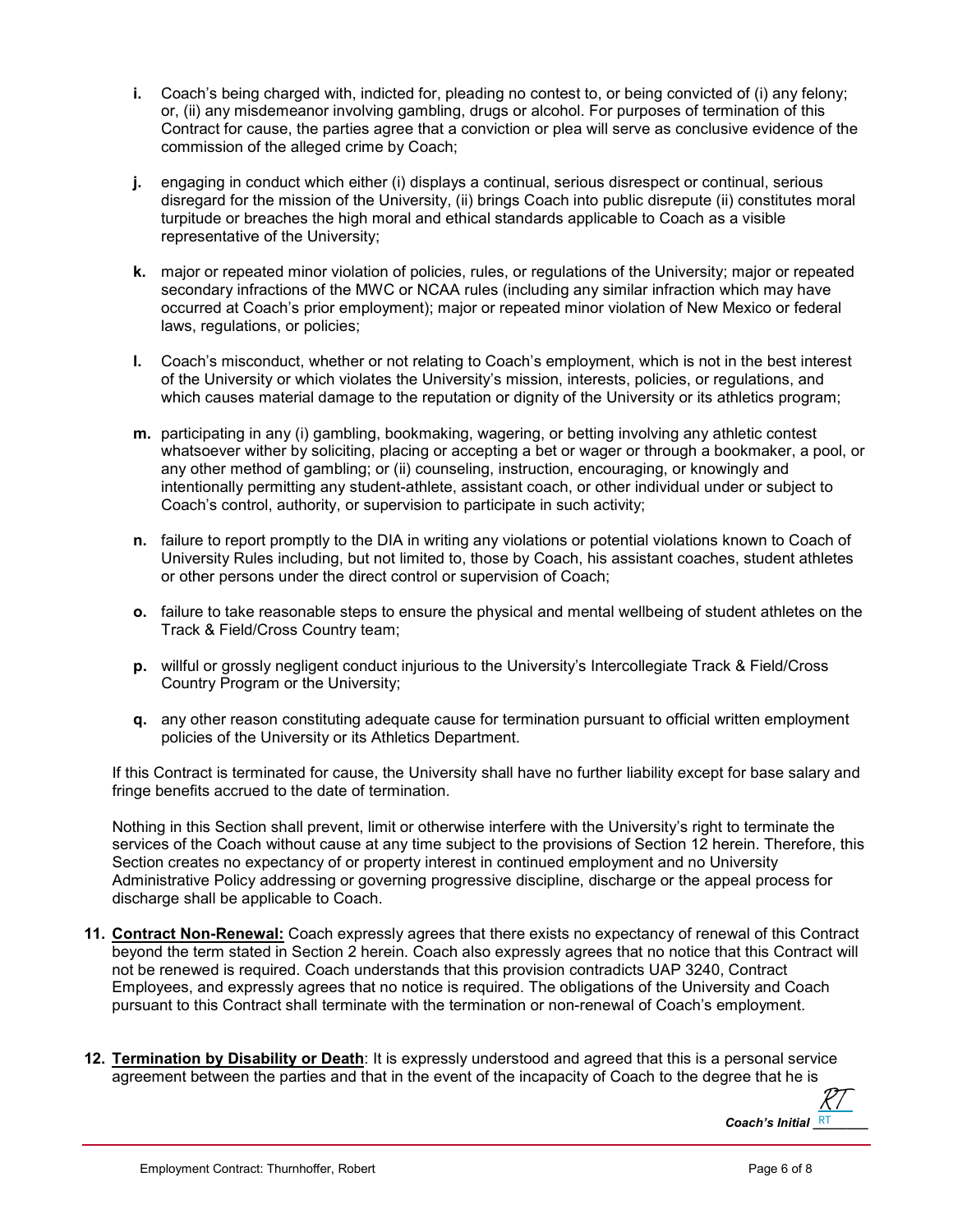rendered incapable of performing the obligations and duties contained in this Contract for a period of more than ninety (90) consecutive days, as certified by two (2) physicians selected or approved by the University, or his untimely demise, this Contract shall terminate and the University shall have no further financial or other obligation whosoever hereunder except to pay Coach his base salary and benefits accrued to the date of termination.

- **13. Complete Employment Contract:** This Employment Contract and any Exhibits attached hereto and incorporated herein by reference, constitute the final and complete agreement between the parties. Any amendments or further addenda, hereafter agreed to by both parties, shall be in writing and executed with the same formality. All prior and contemporaneous negotiations and agreements pertaining to Coach's employment by the University are deemed incorporated into this Contract and such documents and instruments are deemed to have been abandoned if not so incorporated. No verbal understandings, statements, promises, or inducements contrary to the terms of this Contract exist.
- **14. Severability:** If any provision of this Contract is held to be invalid or unenforceable for any reason, such provision shall be ineffective to the extent of such invalidity or unenforceability; provided, however, that the remaining provisions will continue in full force without being impaired or invalidated in any way unless such invalid or unenforceable provision or clause shall be so significant as to materially affect the Parties' expectations regarding this Contract. The Parties shall replace any invalid or unenforceable provision with valid provision which most closely approximates the intent and economic effect of the invalid or unenforceable provision.
- **15. Governing Law and Forum:** This Contract, and any other amendments, shall be governed by and construed in accordance with the laws of the State of New Mexico and the policies and procedures of The University of New Mexico Board of Regents.
- **16. Waiver:** No waiver by either party of any rights under this Contract will be valid unless set forth in a writing signed by that party. The failure of either party to insist upon strict performance of this Contract shall not be construed as a waiver of any of the party's other rights under the Contract.
- **17. Captions:** The captions used herein are for convenience only and do not in any way limit or amplify the terms and provisions hereof.
- **18. Mandatory, Binding Arbitration:** The Parties agree to submit to binding arbitration any claims that they may have against each other, of any nature whatsoever, other than those prohibited by law, pursuant to the New Mexico Uniform Arbitration Act, and hereby waive any rights to file suit in a court of law on any such claims.

IN WITNESS HEREOF this Employment Contract has been duly executed by the parties hereto on the respective dates appearing below each party signature.

**THE REGENTS OF THE UNIVERSITY OF NEW MEXICO**

Eddie Nunez (Dec 16, 2021 08:30 MST) Eduardo J. Nuñez Eddie Nunez

Director of Intercollegiate Athletics

Date: **Dec 16, 2021** 

**COACH**

Robert Thurnhoffer (Dec 16, 2021 08:25 MST) Robert Thurnhoffer (Dec 16, 2021 08:25 MST) [Robert Thurnhoffer](https://secure.na2.echosign.com/verifier?tx=CBJCHBCAABAAoXR8xz5TEtMRjAKRr5klSZfVhksUNBWO)

Robert Thurnhoffer Assistant Coach/Track and Field/Cross **Country** 

Date: **Dec 16, 2021** 

*Coach's Initial \_\_\_\_\_\_\_\_*